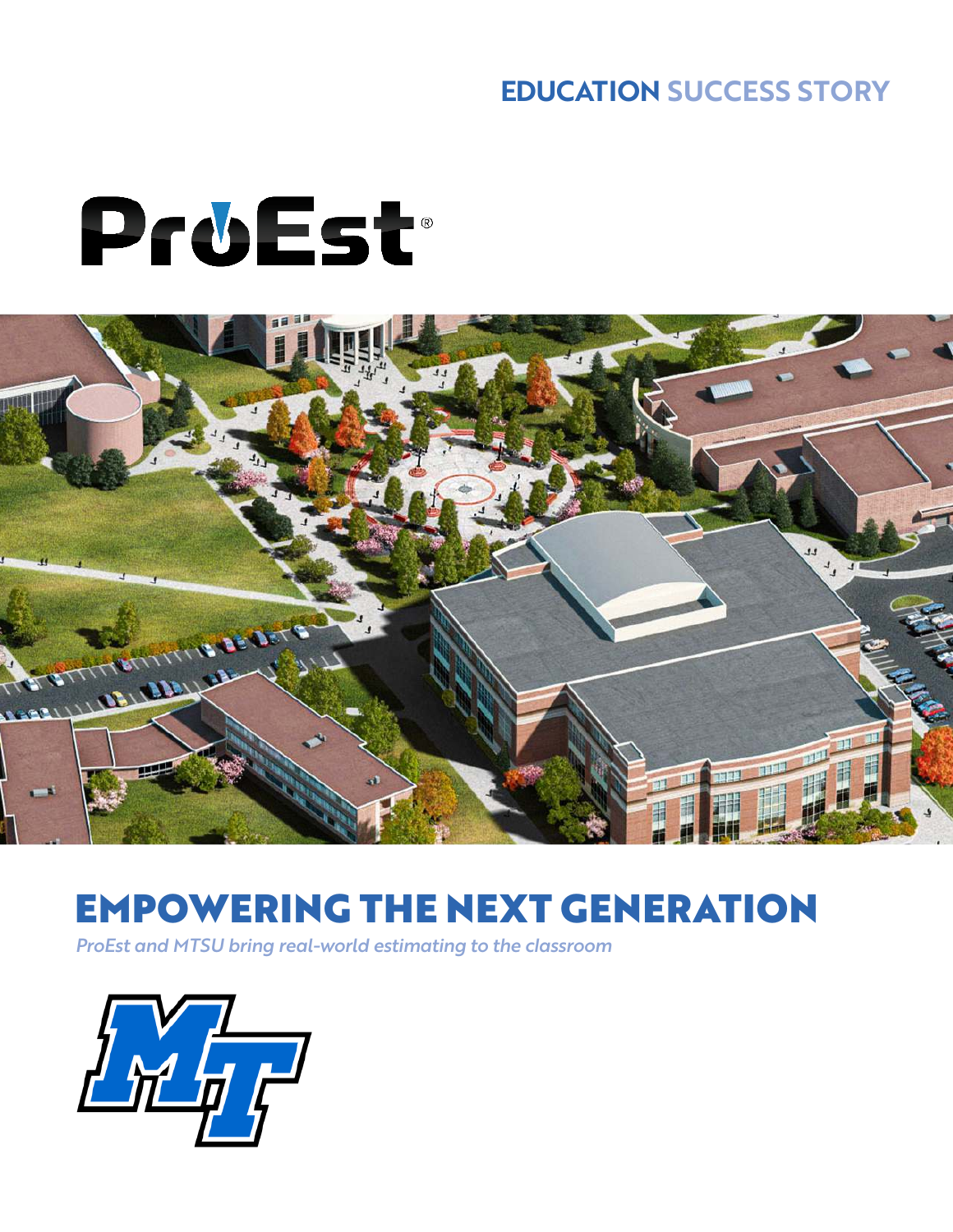Founded in 1911 as a two-year training school for teachers, Middle Tennessee State University has grown to include five undergraduate colleges as well as a post-graduate program. MTSU has graduated over 100,000 students in its 109-year history, with a current enrollment of 22,000 students and a faculty of 900. In 2016, MTSU combined its Concrete Management and Commercial Construction Management programs into a single coordinated entity, with a curriculum designed to prepare a diverse student body for careers as contractors, project managers, developers and other industry roles. Since the consolidation of the two programs, the department has continued to expand, with a current enrollment of 400 undergraduates. An advisory board includes both academic leaders and executives from local, regional and national construction companies—providing an important link between the school's initiatives and MTSU students' future careers.



## **OVERVIEW BACKGROUND**

MTSU's School of Concrete and Construction Management relies on a variety of technology providers to give students direct experience with the solutions they are most likely to encounter on the job after they graduate. For many years, the school used WinEst to teach estimating skills, but the limitations of an on-premise product led MTSU to seek out a different partnership. Dr. Thomas Gormley, Associate Professor and Director of the Commercial Construction Management program spear-headed the search. MTSU had an established relationship with Procore for teaching software-driven construction management, and based on their similarities and his introduction to ProEst at an industry event in 2019, Dr. Gormley chose ProEst as the department's new estimating tool. High on the list of advantages, he said, is the fact that ProEst, like Procore, is cloudbased, giving his students unlimited access to training modules, and the program itself, outside of the campus lab. Currently, 25 students are enrolled in Dr. Gormley's Commercial Estimating class, which has adopted a remote-only format to conform to the university's new stay-at-home policies. The shift to ProEst, he says, was accomplished "just in time" to allow classwork to continue uninterrupted.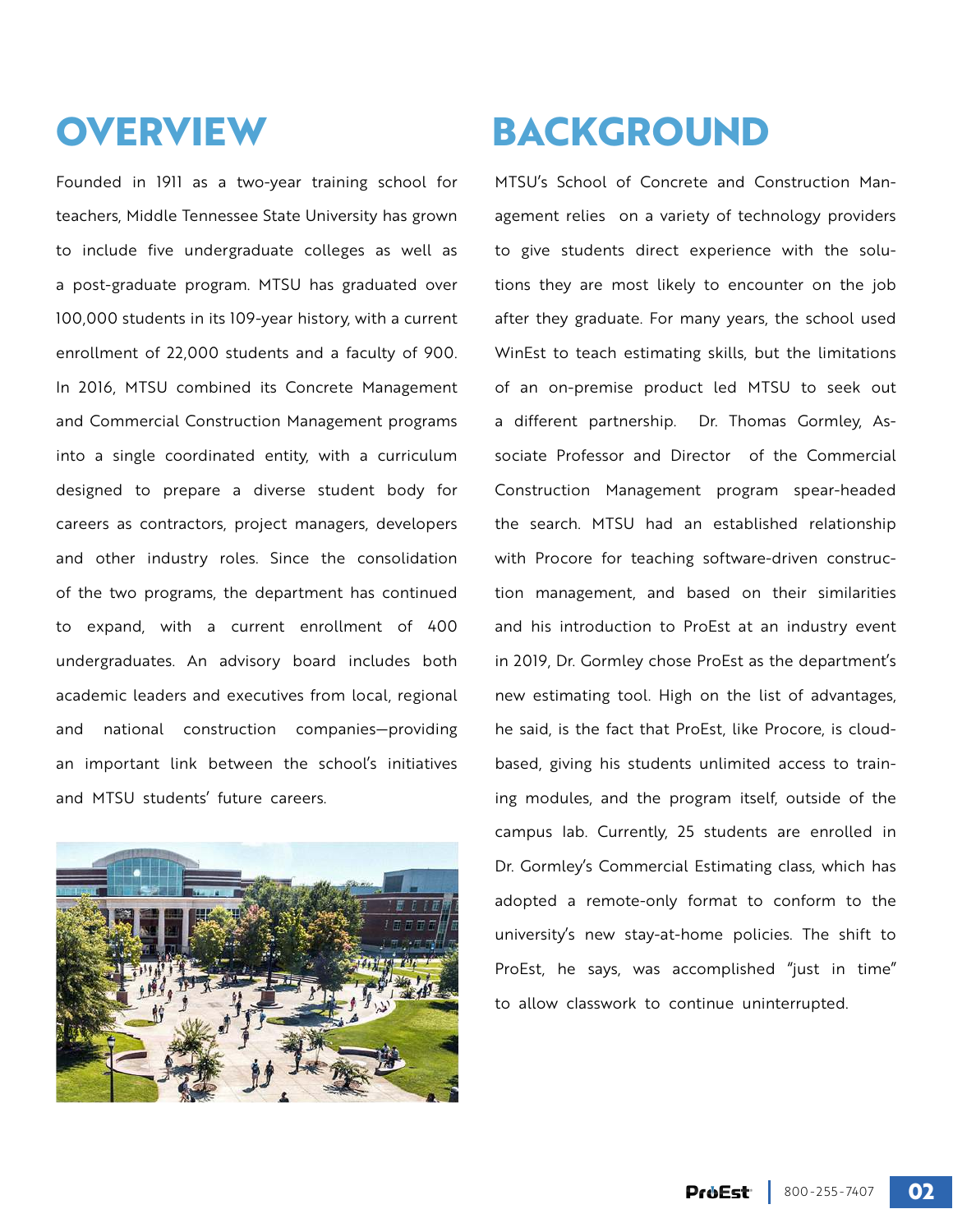#### **PRAGMATIC LEARNING THAT BUILDS ON THE BASICS**

By the time students walk through the doors of Dr. Gormley's classroom as seniors, they have mastered the fundamentals of the MTSU construction management curriculum—surveying, plan reading, materials, solis and accounting. Estimating, crucial to delivering a profitable project in the real world, is a required class for all construction program graduates. Having experienced ProEst training himself—primarily via training modules and live video chats with ProEst CEO Jeff Gerardi—Dr. Gormley helps students navigate the features of the software, then assigns the class a "simple" commercial building to estimate. Students work independently, then post their projects in the ProEst program to be viewed and evaluated by Gormley and other students in the class. The "shareable" format serves as extra motivation to deliver credible work. "There's some peer pressure that makes people want to do a good job," he said.



**" There's some peer pressure that makes people want to do a good job. "**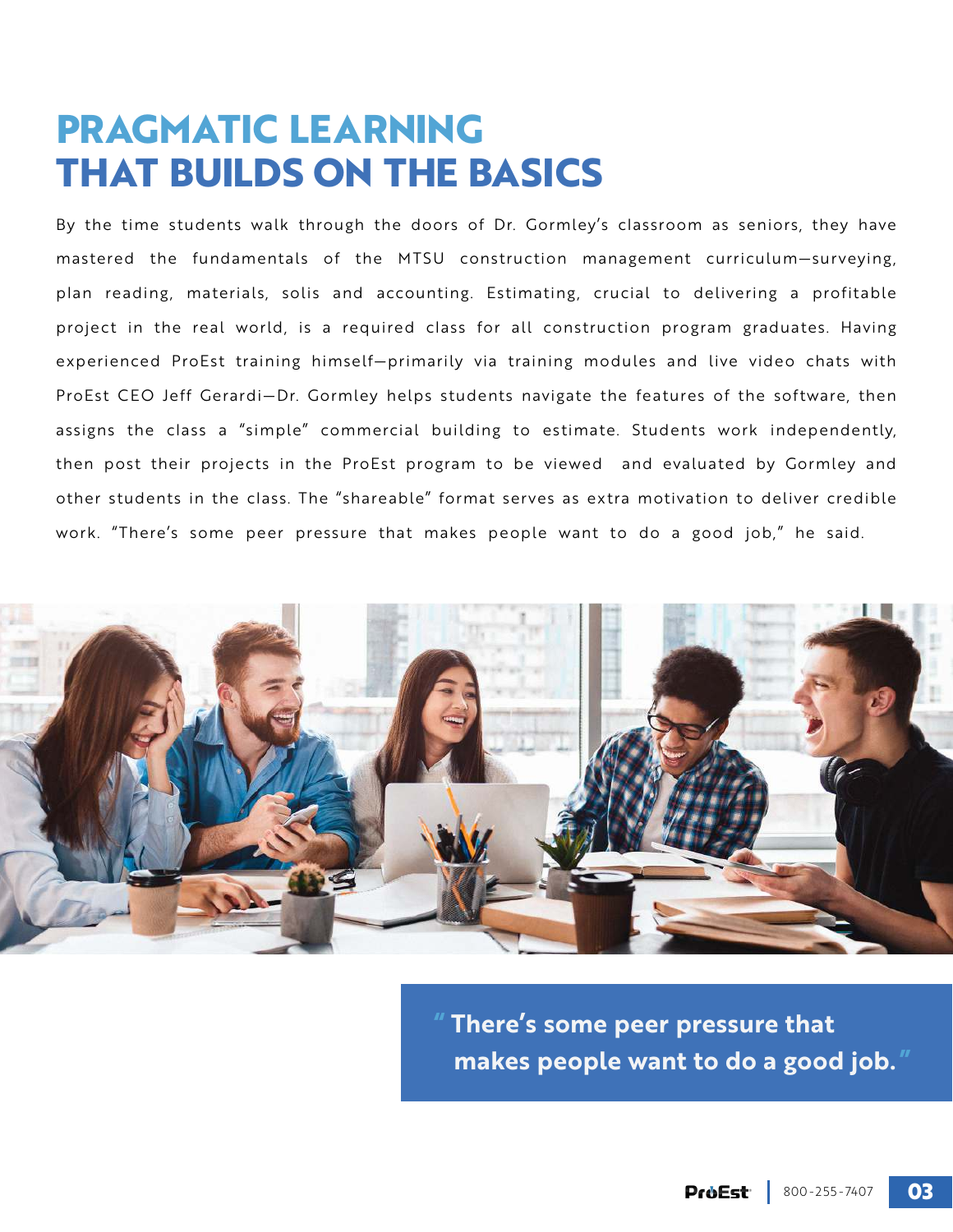#### **AN ESTIMATING TOOL IDEAL FOR COLLABORATIVE LEARNING**

The ProEst cloud platform supports a teaching style, says Dr. Gormley, that works well for peerto-peer learning, giving every student the ability to receive his critiques and compare their work to others in the class. The student who comes closest to his own estimate, prepared ahead of time as a baseline calculation, receives "bonus" points. "They take the project apart and estimate the whole thing," he said. "All of the building components using the CSI format plus labor burdens, tax, bonds, profit, contingency and sub bids and we talk about how to calculate the numbers." Dr. Gormley gives the ProEst online platform high marks for giving him ready access to his student's work. "I can give them feedback and check (their estimates) online, so that we're not passing around a lot of paper. "



*At MTSU, students in the Construction Management program can concentrate on concrete, electrical, residential or commercial construction.*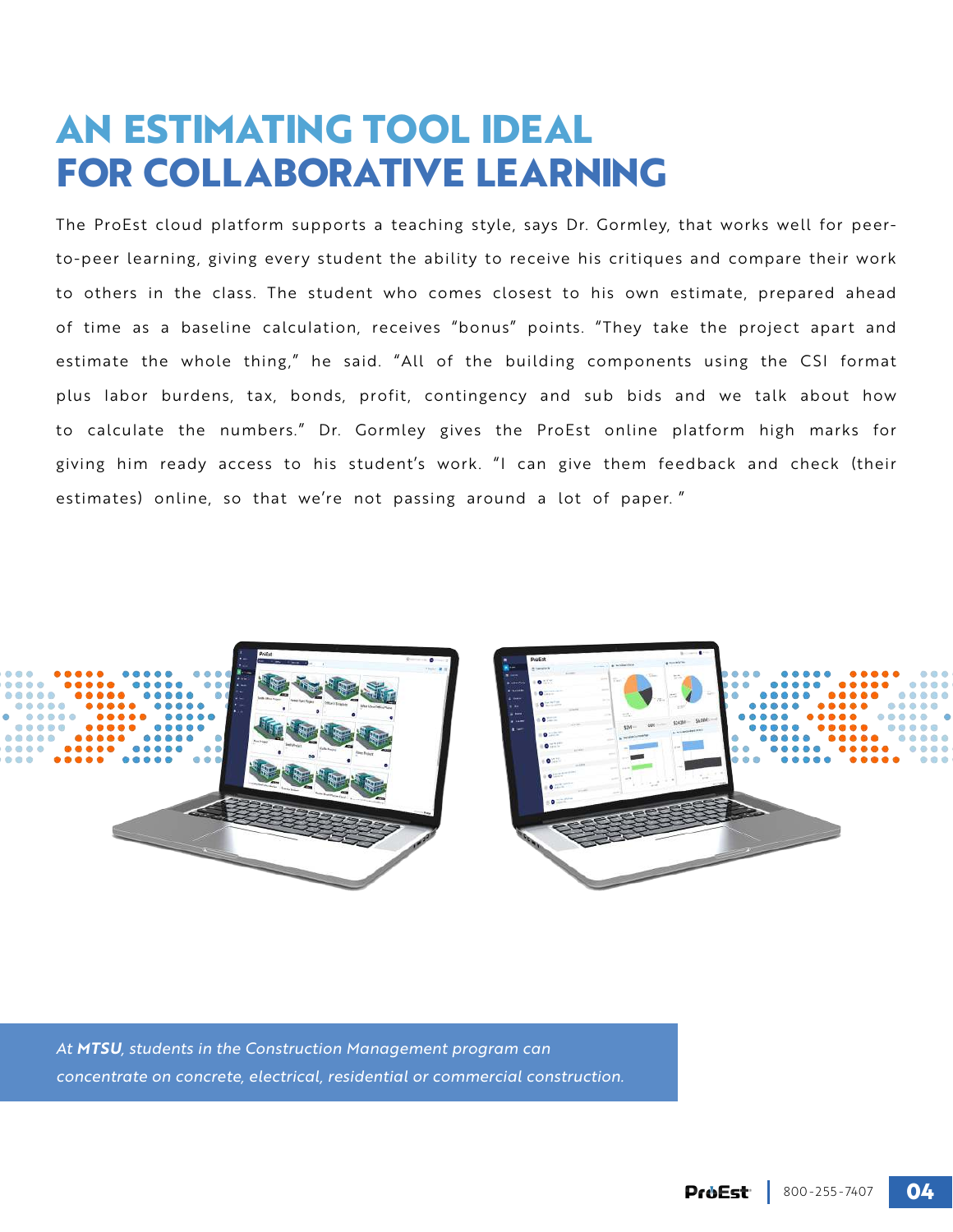#### **PARTNERS IN A TECHNOLOGY-RICH LEARNING ENVIRONMENT**

ProEst has joined other leading technology providers in giving MTSU School of Concrete and Construction Management students and faculty hands-on access to advanced solutions currently at work in the industry, including virtual reality and 3d modelling technologies, time-lapse videography and drones. Procore has contributed software for project management and budgeting tasks, while ProEst covers every aspect of project estimating and digital takeoffs. The solution has won widespread approval for its accessible online platform, ease of use and no-cost availability to students. Dr. Gormley's long career in the construction industry, coupled with his academic credentials and technical expertise—he co-authored Construction Management of Healthcare Projects in 2014—was important to the selection process. Today, MTSU's technology-rich construction curriculum attracts students from throughout Tennessee and surrounding states.